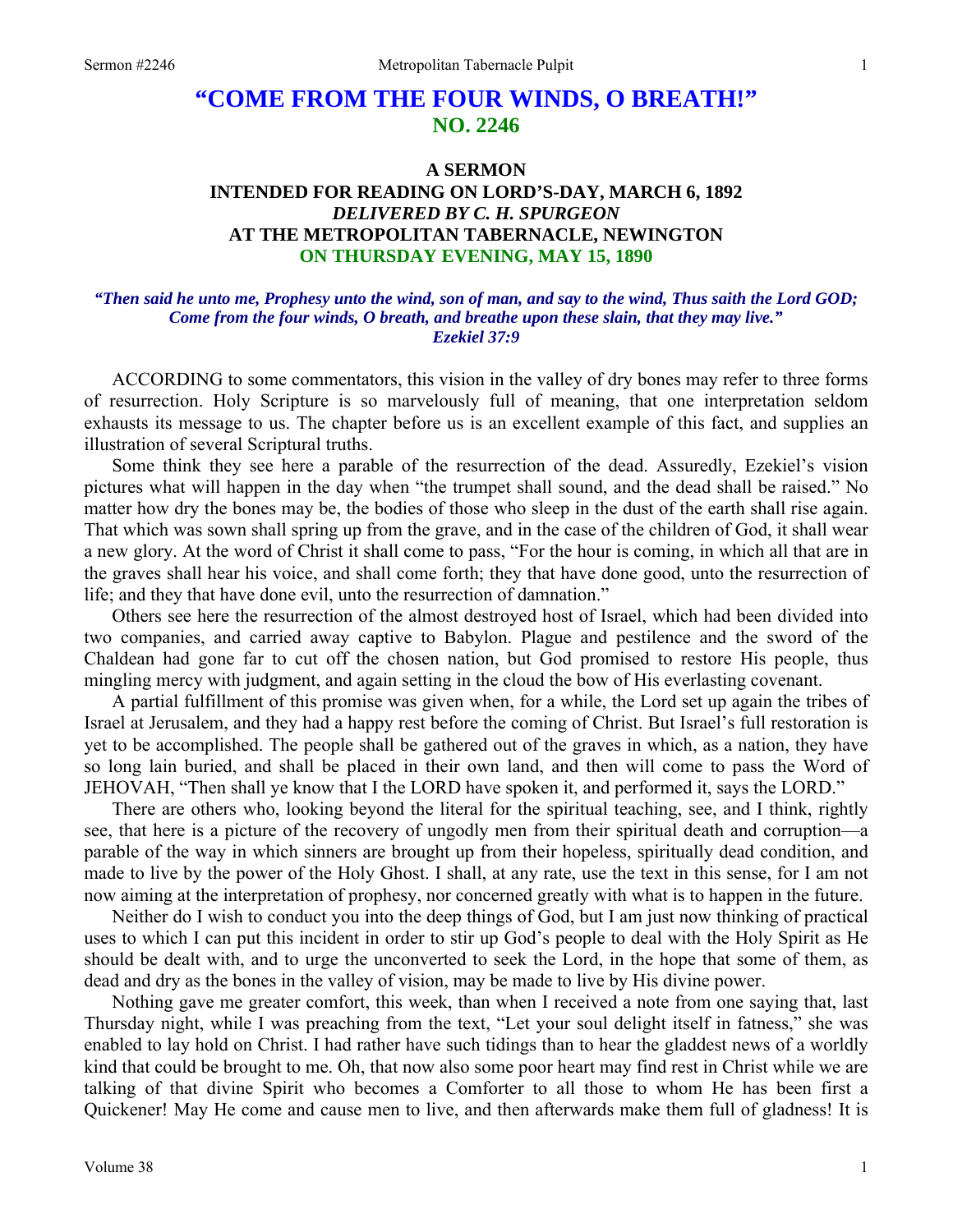His blessed office first to bestow life, and then to give light. Living unto God is the earliest experience of the redeemed, afterwards comes joy in God by the Holy Ghost.

**I.** Now, first, in using this text, as I have said, for practical purposes, I am going to make this remark upon it, WE ARE NOTHING WITHOUT THE HOLY SPIRIT.

I speak, my brethren, now, to you who love the souls of men. I know that there are some among you here who preach and teach with all earnestness, with broken-hearted love, and for the glory of Christ you try to bring men to believe in Jesus. In thus endeavoring to save the souls of the lost and ruined men, you are engaged in a noble work. But I dare say that you have often felt, what I also fully realize, that you have not gone far in your holy service before you are brought face to face with the fact that, in itself, the work you propose to do is an utter impossibility.

We begin our labor according to the Word of the Lord, and we prophesy. God helping us, we can do that, and though the burden of the Lord is heavy, yet if we are told to prophesy again, we can, by His grace, do that also. We can prophesy to dry bones, or prophesy to the wind, according to God's commandment. We are not afraid of seeming to be foolish, since we know that, when "the world by wisdom knew not God, it pleased God by the foolishness of preaching to save them that believe."

But when we preach the Word, and as the result of our preaching expect men to be saved, and so saved that we may know it, we come, all of a sudden upon an iron-bound coast, and can get no further. We find that men are dead, what is wanted is that they should be quickened, and *we* cannot quicken them. There are a great many things we can do—and God forbid that we should leave one of them undone!—but when we come to the creation of life, we have reached a mysterious region into which we cannot penetrate, we have entered the realm of miracles, where JEHOVAH reigns supreme.

The prerogative to give life or to take it away must remain with the Most High, the wit and wisdom of man are altogether powerless to bestow life upon even the tiniest insect. We know of a surety, doctrinally, and we know it with equal certainty by experience, that we can do nothing towards the quickening of men apart from the Spirit of God. If He does not come, and give life, we may preach till we have not another breath left, but we shall not raise from the tomb of sin even the soul of a little child, or bring a single sinner to the feet of Christ.

How, then, should this fact affect us? Because of our powerlessness, shall we sit still, doing nothing, and caring nothing? Shall we say, "The Spirit of God must do the work, therefore I may fold my arms, and take things easy"? Beloved, we cannot do that. Our heart's desire and prayer for our fellow men is that they might be saved, and we have sometimes felt that for their sakes, we could almost be willing to be accursed, if we might bring eternal life to them. We cannot sit still, we do not believe that it was God's intent that any truth should ever lead us into sloth, at any rate, it has not so led us, it has carried us in quite the opposite direction.

Let us try to be as practical in this matter as we are in material things. We cannot rule the winds, nor create them. A whole parliament of philosophers could not cause a capful of wind to blow. The sailor knows that he can neither stop the tempest nor raise it. What then? Does he sit still? By no means. He has all kinds of sails of different cuts and forms to enable him to use every ounce of wind that comes, and he knows how to reef or furl them in case the tempest becomes too strong for his barque. Though he cannot control the movement of the wind, he can use what it pleases God to send.

The miller cannot divert that great stream of water out of its channel, but he knows how to utilize it, he makes it turn his mill-wheel. Though he cannot resist the law of gravitation, for there seems to be an almost omnipotent force in it, yet he uses that law, and yokes it to his chariot. Thus, though we cannot command that mighty influence which streams from the omnipotent Spirit of God, though we cannot turn it which way we will, for "the wind bloweth where it listeth," yet we can make use of it, and in our inability to save men, we turn to God, and lay hold of His power.

What then, are we to do? Face to face with spiritual death, conscious of the fact that we cannot remove it, and fully aware that only the Holy Spirit can quicken dead souls, what shall we do? There are certain ways and means by which we can act properly towards this divine Person, certain attitudes of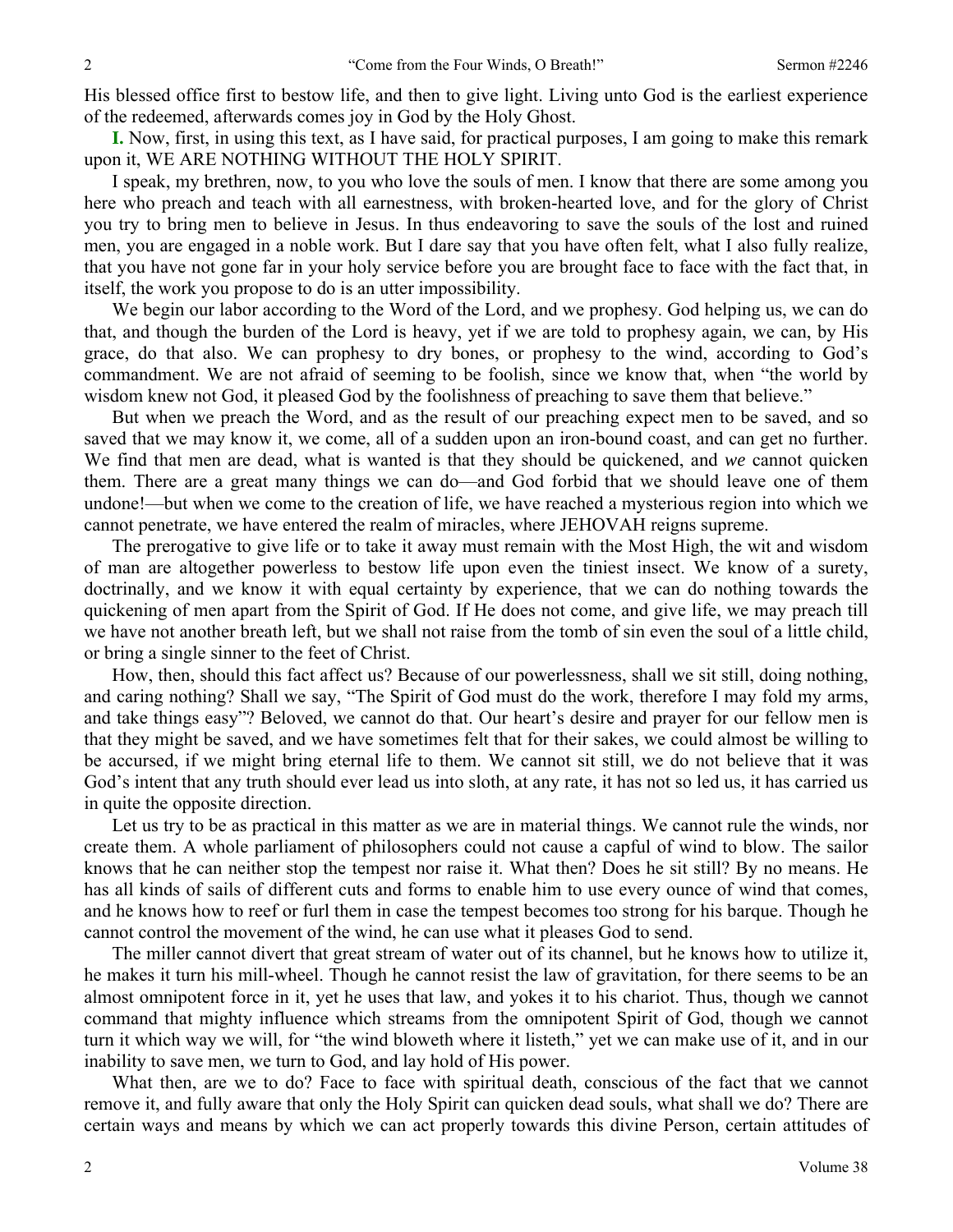heart which it would be well for us to take up, and certain results which will follow from a clear apprehension of the true state of the case.

First, by this fact, *we must feel deeply humbled, emptied, and cut adrift from self*. Look you, sir, you may study your sermon, you may examine the original of your text, you may critically follow it out in all its bearings, you may go and preach it with great correctness of expression, but you cannot quicken a soul by that sermon. You may go up into your pulpit, you may illustrate, explain, and enforce the truth, with mighty rhetoric you may charm your hearers, you may hold them spellbound, but no eloquence of yours can raise the dead. Demosthenes might stand for a century between the jaws of death, but the monster would not be moved by anything he or all human orators might say.

Another voice than ours must be heard, other power than that of thought or suasion must be brought into the work, or it will not be done. You may organize your societies; you may have excellent methods, you may diligently pursue this course and that, but when you have done it all, nothing comes of it if the effort stands by itself. Only as the Spirit of God shall bless men by you, shall they receive a blessing through you. Whatever your ability or experience, it is the Spirit of God who must bless your labor. Therefore, never go to a service with a boast upon your lip of what you can do, or with the slightest trace of self-confidence, else you will go in a spirit which will prevent the Holy Ghost from working with or through you.

O brethren, think nothing of us who preach to you! If ever you do, our power will be gone. If you begin to suppose that such and such a minister, having been blessed of God to so many thousands, will necessarily be the means of the conversion of your friend, you are imputing to a son of man what belongs only to the Son of God, and you will assuredly do that pastor or that minister a serious mischief by tolerating in your heart so idolatrous a thought.

We are nothing, you are nothing. "Not by might, nor by power, but by my Spirit, saith the Lord of hosts," is a message that should make us lie in the dust, and utterly despair of doing anything in and of ourselves, seeing that all the power is of God alone. It will do us good to be very empty, to be very weak, to be very distrustful of self, and so to go about out Master's work.

Next, because of our absolute need of the Holy Spirit, *we must give ourselves to prayer before our work, in our work, and after our work*. A man who believes that, do what he may, no soul will be quickened apart from the work of the Spirit of God, and who has a longing desire that he may save souls, will not venture to his pulpit without prayer. He will not deliver his message without a thousand groans and cries to God for help in every sentence that he utters, and when the sermon is done, his work will not be done, it will have scarcely begun. His sermons will be but a text for long-continued prayer. He will be crying to God continually to anoint him with the heavenly oil. His prayer will be, "Let the Spirit of God be upon me, that I may preach deliverance to the captives; else men will still remain in the prison house in spite of all my toil."

And you, beloved, as you believe that doctrine, will not allow the preacher to go to his work without your prayers. You will bear him up in your supplications, feeling that your attendances at the house of God will be all vanity, and the coming together of the people will be as nothing, unless God the Holy Ghost is pleased to bless the Word.

This thought will drive you to besiege the throne of grace with strong crying and tears that God would quicken the dead sons of men. If any of you are working without prayer, I will not advise you to cease your work, but I will urge you to begin to pray, not merely as a matter of form, but as the very life of your labors. Let the habit of prayer be constant with you, so that you neither begin any service for God, nor carry it on, nor conclude it, without crying to the Lord for His Holy Spirit to make the work effectual by His almighty power.

We have already gathered much instruction from this truth, if we have learned to lie low before the Lord, and before the mercy seat.

But we must go a little further. Since everything depends upon the Spirit of God, *we must be very careful to be such men as the Spirit of God can use*. We may not judge others, but have you not met with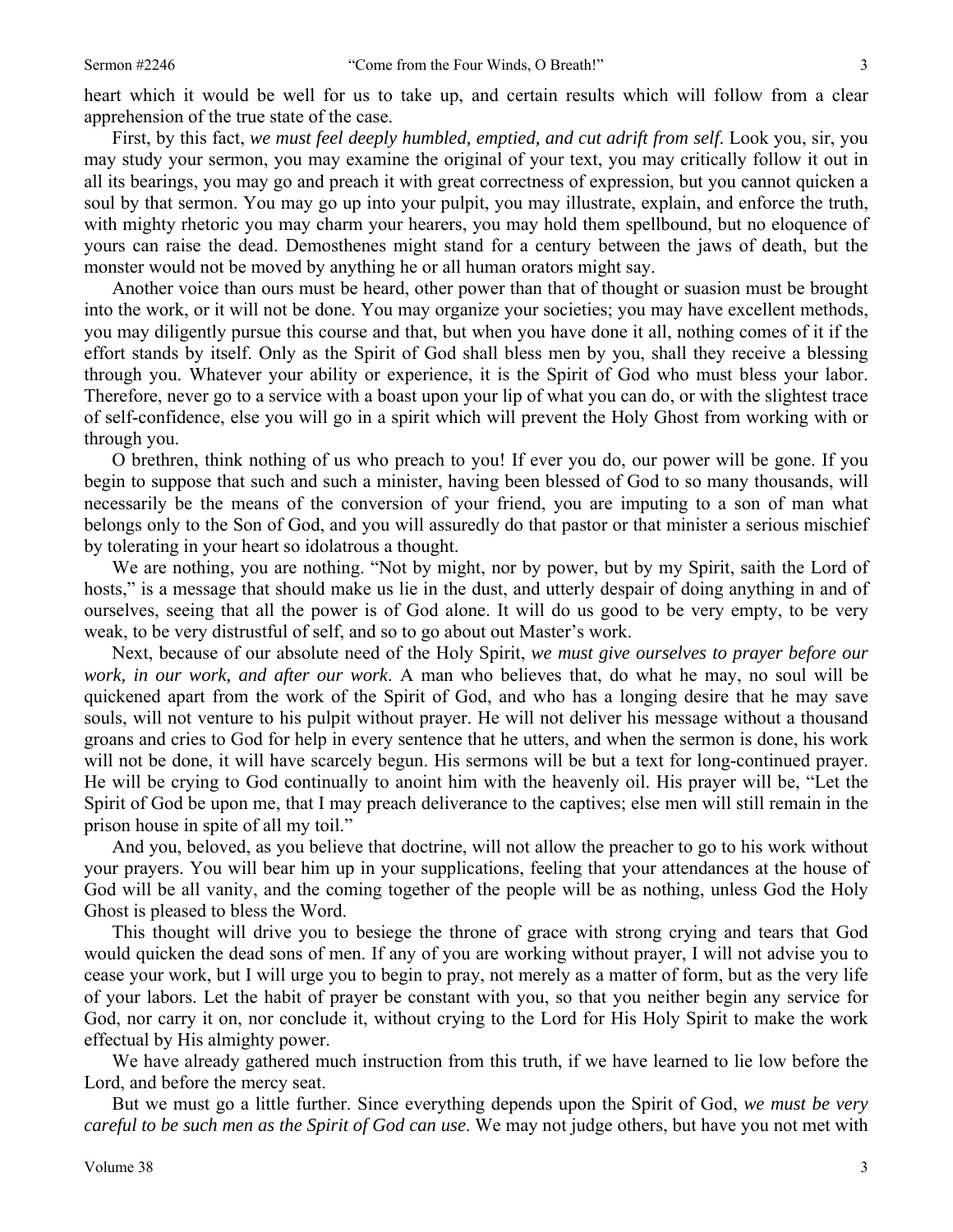men whom you could not think the Spirit of God would be likely to bless? If a man is self-sufficient, can the Spirit of God to any large degree bless him? If a man is inconsistent in his daily life, if there is no earnestness about him, if you cannot tell where he is in character or creed; if he contradicts one day what he said the day before, if he is vain-glorious and boastful, is it likely that the Spirit of God will bless him?

If any of us should become lazy, indolent, or self-indulgent, we cannot expect the Spirit, whose one end is to glorify Christ, to work with us. If we should become proud, domineering, hectoring, how could the gentle Dove abide with us? If we should become despondent, having little or no faith in what we preach, and not expecting the power of the Holy Spirit to be with us, is it likely that God will bless us?

Believe me, dear friends, that a vessel fit for the Master's use must be very clean. It need not be of silver or of gold, it may be but a common earthen vessel, but it must be very clean, for our God is a jealous God. He can spy a fingermark where our eyes could not see it, even with a microscope, and He will not drink out of a vessel which a moment before was at the lips of Satan. He will not use us if we have been used by self, or if we have allowed ourselves to be used by the world.

Oh, how clean should we be who expect the Holy Spirit to make use of us! How careful should we be in our private life as well as in our ordinary walk and conversation! This is no small thing. See to it, my brethren and sisters, for much of the promised blessing may depend upon your carefulness.

Next, since we depend wholly upon the Spirit, *we must be most anxious to use the Word, and to keep close to the truth,* in all our work for Christ among men. The Word of God is the Holy Spirit's sword, he will not wield our wooden weapons. He will only use this true Jerusalem blade of God's own fashioning. Let us, then, set high value on the inspired Word, we shall defeat our adversaries by that sword-thrust, "It is written."

So spoke the Christ, and so He conquered Satan. So also the Holy Spirit speaks. Be wise, therefore, and let your reliance be, not on your own wisdom, but on the word to which you can add, "Thus saith the Lord." If our preaching is of that kind, the Holy Ghost will always set His seal to it.

But if you have thought it out, and it is your own production, go, good sir, to Her Majesty's offices, and get letters for your invention, the Holy Ghost will have nothing to do with it. He cares nothing about your "original mind." Our Lord Jesus laid aside all originality, and spoke only the words of His Father, the words which the Holy Ghost brought to Him. He said to His disciples, in that memorable discourse, before He went out to Gethsemane, "The word which ye hear is not mine, but the Father's which sent me."

Let us try to imitate Him, being willing not to think our own thoughts, or to speak our own words, but those which God shall give us. I would rather speak five words out of this Book than fifty thousand words of the philosophers. I had rather be a fool with God than be a wise man with the most sage scientist, for "the foolishness of God is wiser than men; and the weakness of God is stronger than men." You cannot work for Christ except by the Spirit of Christ, and you cannot teach for Christ except you teach Christ, your word will have no blessing upon it, unless it is God's Word spoken through your lips to the sons of men.

If we want revivals, we must revive our reverence for the Word of God. If we want conversions, we must put more of God's Word into our sermons, even if we paraphrase it into our own words, it must still be His Word upon which we place our reliance, for the only power which will bless men lies in that. It is God's Word that saves souls, not our comment upon it, however correct that comment may be. Let us, then, be scrupulously careful to honor the Holy Spirit by taking the weapon which He has prepared for us, believing in the full inspiration of the sacred Scriptures, and expecting that God will prove their inspiration by their effect upon the minds and hearts of men.

Again, since we are nothing without the Holy Spirit, *we must avoid in our work anything that us not of Him*. We want these dead people raised, but *we* cannot raise them, only the Spirit of God can do that.

Now, in our part of the work, for which God condescendingly uses us, let us take care that there is nothing which would grieve the Spirit, or cause Him to go away from us. I believe that in places where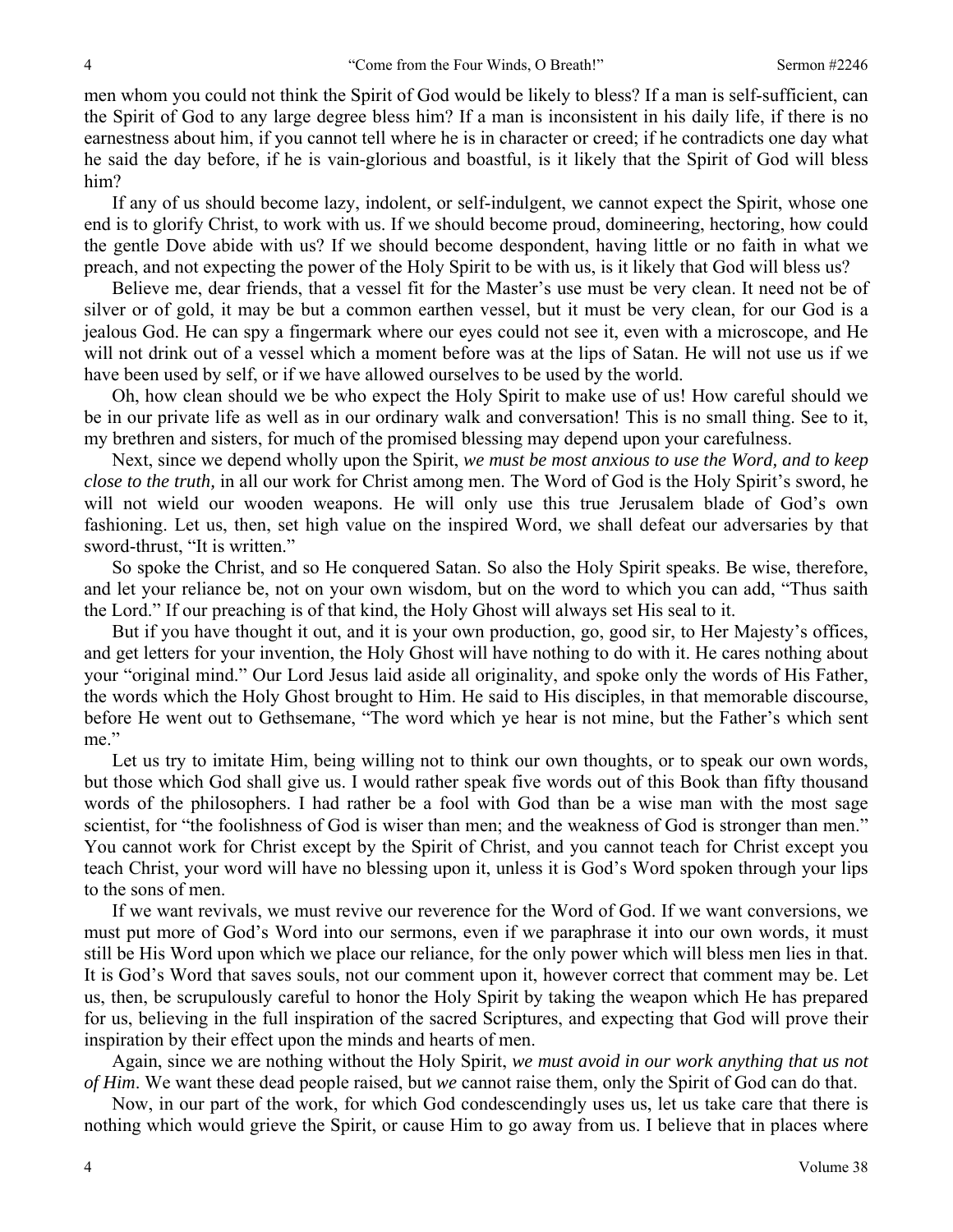the work of conversion goes on largely, God is much more jealous than He is anywhere else. He watches this church, and if He sees, in the officers of the church, or in the workers, something unholy, if He beholds practices tolerated that are not according to His pure mind, and if, when they are noticed, these evils are winked at, and still further indulged, He will withdraw His blessing until we cease to have a

controversy with Him. Possibly He might give His blessing to a church which was worse than this in many respects, while He might withdraw it from this church, which has already been so highly favored, if it countenanced anything contrary to His Word.

An ordinary subject of Her Majesty might say certain things about her for which he would never be brought to book, but a favorite at court must mind how he behaves. So must we be very sensitive in this divine employment in which we come nearest to Christ, we must be careful to co-operate with Him in our work of seeking to pluck brands from the burning. We must mind how we do it, for we may, perhaps, be led to adopt ways and methods which may grieve Him, and if we persevere in those ways and methods, after we have learned that they are not according to His will, the Spirit of God will leave us, lest He should seem to be setting His seal upon that of which He does not approve.

A headlong zeal even for Christ may leap into a ditch. What we think to be very wise may be very unwise, and where we deem that even a little "policy" may come in, that little policy may taint the whole, and make a nauseous stench which God will not endure. You must have the Spirit of God, you can do nothing without Him, therefore do nothing that would cause Him to depart from you.

Moreover, *we must be always ready to obey the Holy Spirit's gentlest monitions,* by which I mean, the monitions which are in God's Word, and also—but putting this in the second place—such inward whispers as He accords to those who dwell near to Him. I believe that the Holy Spirit does still speak to His chosen in a very remarkable way. Men of the world might ridicule this truth, and therefore we speak little of it, but the child of God knows that there are at times distinct movements of the Holy Spirit upon his mind leading him in such and such ways. Be very tender of these touches of God.

Some people do not feel these movements, but perhaps if they, with a more perfect heart, feared the Lord, His secret might be revealed to them. That great ship at sea will not be moved by a ripple, even an ordinary wave will not stir it, it is big and heavy. But that cork, out yonder, goes up and down with every ripple of the water. Should a great wave come, it will be raised to the crest of it, and carried wherever the current compels. Let your spirit be little before God, and easily moved, so that you may recognize every impulse of the Spirit, and obey it at once, whatever it may be.

When the Holy Ghost moves you to give up such and such a thing, yield it instantly, lest you lose His presence, when He impels you to fulfill such and such a duty, be not disobedient to the heavenly vision, and when on thy knees He seems to direct you in prayer, go in that direction, or if He suggests to you to praise God for such and such a favor, give yourself to thanksgiving. Yield yourself wholly to His guidance.

You who are workers, do ask for the wisdom of the Spirit carefully and believingly. I do not understand a man going into the pulpit, and praying the Spirit of God to guide him in what he shall say, and then pulling it out of his pocket in manuscript. It looks to me as if he shut the Spirit of God out of any special operation, at least, all the help he can expect to have from the Spirit at that particular time must be in the manner of his reading, though of course he may have been guided in what he has written. Still, there is but scant room for the Spirit to manifest His power.

In the same way, if you make up your mind how you will deal with people, and what you will say, it may often happen that, in the process, if you forget all you meant to say, it would be the best thing that could happen to you, and if you said exactly what you did not think it would be prudent to say, the unaccustomed method might be the thing the Spirit of God would bless. Keep yourself, therefore, before that valley of dry bones free to do just what the Spirit of God would have you do, that He, through you, may raise the dead.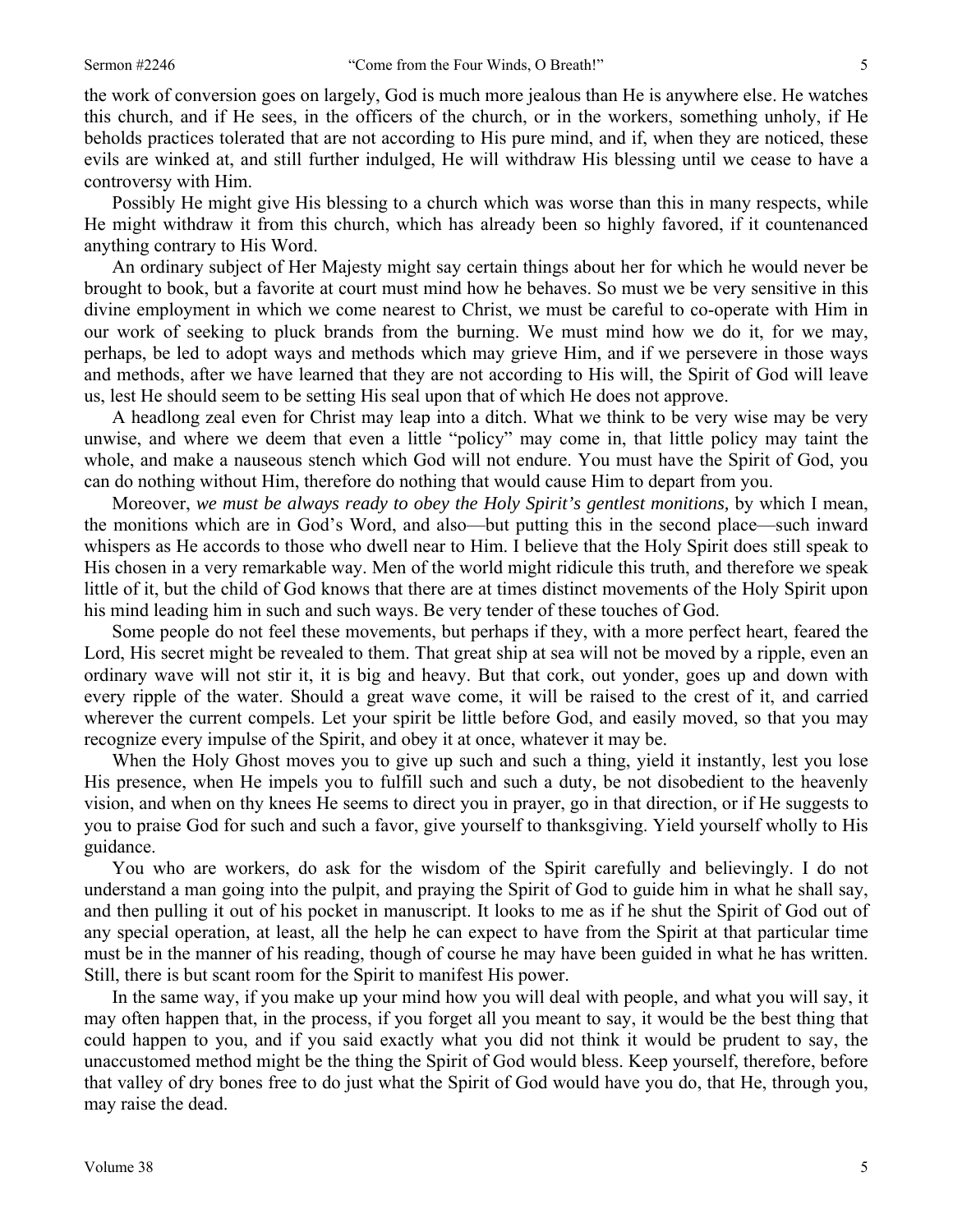Once more, since apart from the Spirit, we are powerless, *we must value greatly every movement of His power*. Notice, in this account of the vision in the valley, how the prophet draws attention to the fact of the shaking and the noises, and the coming of the sinews and the flesh, even before there was any sign of life.

I think that, if we want the Spirit of God to bless us, we must be on the watch to notice everything He does. Look out for the first desire, the first fear! Be glad of anything happening to your people that looks as if it were the work of the Holy Spirit, and if you value Him in His earlier works, He is likely to go on and to do more and more, till, at last, He will give the breath, and the slain host shall arise, and become an army for God.

Only you cannot expect the Spirit of God to come and work by you if you are half asleep. You cannot expect the Spirit of God to put forth His power if you are in such a condition that if He saved half your congregation, you would not know it, and if He saved nobody, you would not fret about it. God will not bless you when you are not all awake. The Spirit of God does not work by sleepy men. He loves to have us alive ourselves, and then He will make others alive by us. See to this, dear friends. If we had more time at our disposal, I would speak longer on this part of the subject, but I have said enough now, if God the Holy Spirit blesses it, upon this first great truth that we are nothing without the Holy Spirit.

**II.** Now, secondly, we may learn, from the action of Ezekiel on this occasion, that WE MAY SO ACT AS TO HAVE THE HOLY SPIRIT.

When he first saw the dry bones, there was no wind nor breath, yet, obeying the voice of the Lord in the vision, the breath came, and life followed. How, then, shall we act? I will only give you in brief a few of the conditions to be observed by us.

If we want the Holy Spirit to be surely with us, to give us a blessing, *we must, in the power of the Spirit, realize the scene in which we are to labor*. In this case, the Holy Spirit took the prophet, and carried him out, and set him down in the midst of the valley which was full of bones. This is just a type of what will happen to every man whom the Spirit means to use. Do you want to save people in the slums? Then, you must go to the slums. Do you want to save sinners broken down under a sense of sin? You must be broken down yourselves, at least you must get near to them in their brokenness of heart, and be able to sympathize with them.

I believe that no man will command power over a people whom he does not understand. If you have never been to a certain place, you do not know the road, but if you have been there yourself, and you come upon a person who has lost his way, you are the man to direct him. When you have been through the same perplexities that trouble others, you can say to them, "I have been there myself, I know all about it. By God's blessing I can conduct you out of this maze."

Dear friends, we must have greater sympathy with sinners. You cannot pluck the brand out of the burning if you are afraid of being singed yourselves, you must be willing to smut your fingers on the bars of the grate if you would do it. If there is a diamond dropped into a ditch, you must thrust your arm up to your elbow in the mud, or else you cannot expect to pick the jewel out of the mire.

The Holy Spirit, when He blesses a man, sets him down in the midst of the valley full of bones, and causes him to pass by them round about until he fully comprehends the greatness and the difficulty of the work to be accomplished, even as the prophet said, "Behold, there were very many in the open valley; and, lo, they were very dry."

Next, if the Holy Spirit is to be with us, *we must speak in the power of faith*. If Ezekiel had not had faith, he certainly would not have preached to dry bones, they made a wretched congregation, and he certainly would not have preached to the wind, for it must have been a fickle listener. Who but a fool would behave in this manner unless faith entered into action?

If preaching is not a supernatural exercise, it is a useless procedure. God the Holy Ghost must be with us, or else we might as well go and stand on the tops of the hills of Scotland, and shout to the east wind. There is nothing in all our eloquence unless we believe in the Holy Spirit making use of the truth which we preach for the quickening of the souls of men. Our preaching must be an act of faith. We must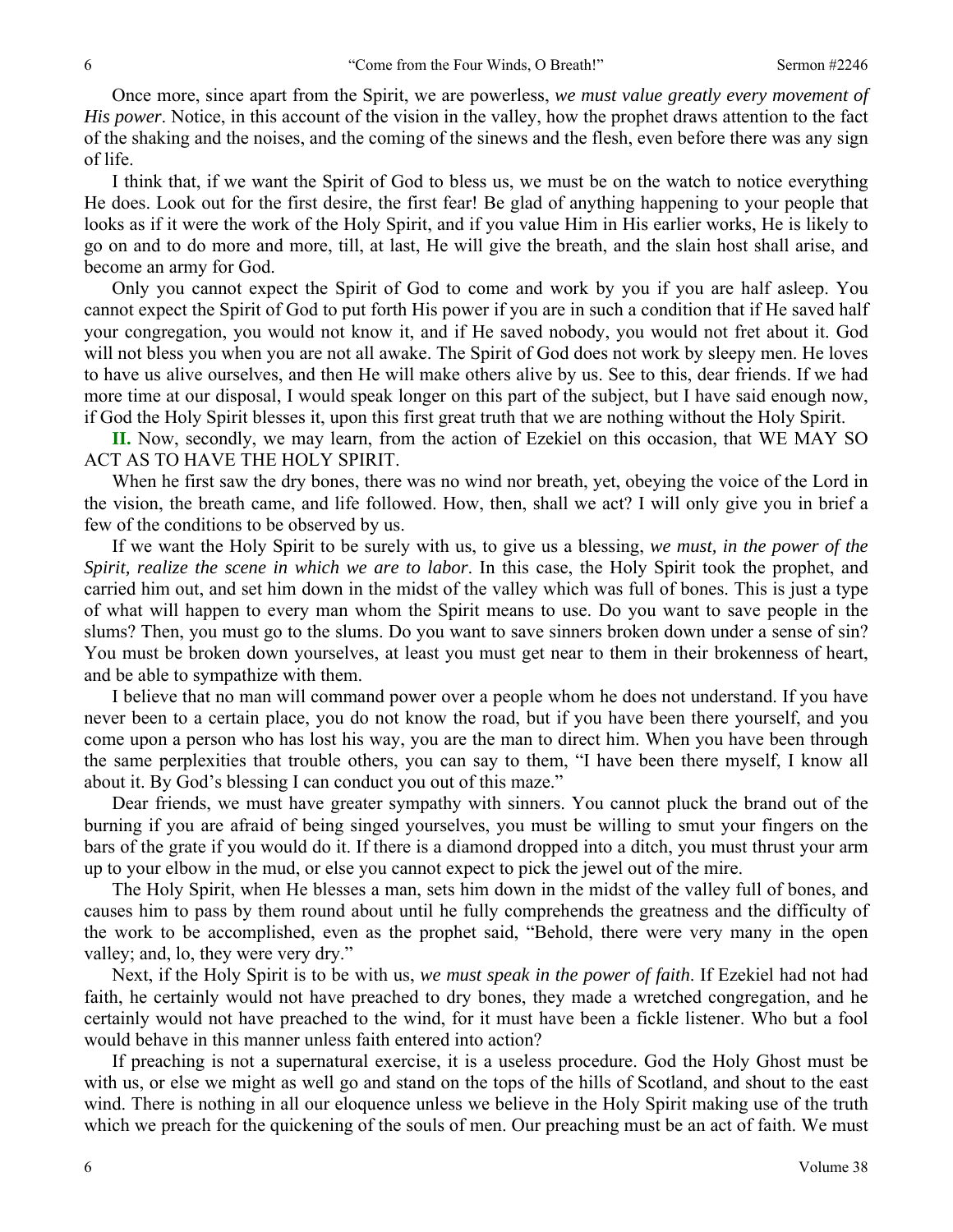preach by faith as much as Noah built the ark by faith, and just as the walls of Jericho were brought down by faith, men's hearts are to be broken by faithful preaching, that is, preaching full of faith.

In addition to this, if we desire to have the Spirit of God with us, *we must prophesy according to God's command*. By prophesying, I do not mean foretelling future events, but simply uttering the message which we have received from the Lord, proclaiming it aloud so that all may hear. You will notice how it is twice said, in almost the same words, "So I prophesied as he commanded me." God will bless the prophesying that He commands, and not any other, so we must keep clear of that which is contrary to His Word, and speak the truth that He gives us to declare.

As Jonah, the second time he was told to go to Nineveh, was bidden by the Lord to "preach unto it the preaching that I bid thee," so must we do if we would have our word believed even as his was. Our message is received when it is the Word of God through us. When the Lord describes the blessing that comes upon the earth by the rain and snow from heaven, he says, "So shall my word be that goeth forth out of my mouth." Let us see to it that before a word goes forth out of our mouth, we have received it from the mouth of God. Then we may hope and expect that the people will also receive it from us. The Spirit of God, that is, the breath of God, goes with the Word of God, and with that alone.

Notice, next, that if we would have the Spirit of God with us, *we must break out in vehemence of desire*. The prophet is to prophesy to the bones, but he does not begin in a formal manner by saying, "Only the winds coming can bring breath to these slain persons." No, he breaks out with an interjection, and with his whole soul heaving with a ground-swell of great desire, he cries, "Come from the four winds, O breath, and breathe upon these slain, that they may live!"

He has the people before him in his eye, and in his heart, and he appeals, with mighty desire, to the Spirit of God that He would come and make them live. You will generally find, in our service today, that the men who yearn over the souls of their fellow men are those whom the Spirit of God uses. A man of no desire gets what he longs for, and that is nothing at all.

Then, if we would have more of the power of the Spirit of God with us, *we must see only the divine purpose, the divine power, and the divine working*. God will have His Spirit go forth with those who see His hand. "When I have opened your graves, O my people, and brought you up out of your graves, and shall put my spirit in you, and ye shall live, and I shall place you in your own land: then shall ye know that I the Lord have spoken it, and performed it, saith the LORD."

It is not my plan that God is going to work out, it is His own. It is not my purpose that the Holy Spirit is going to carry out, it is the purpose of the eternal JEHOVAH. It is not my power, or my experience, or my mode of thought, which will bring men from death to life, it is the Holy Spirit who will do it, and He only. We must apprehend this fact, and get to work in this SPIRIT, and then God the Holy Spirit will be with us.

**III.** Bear with me, if I fill up all my time, or if I should even stray beyond it. I want now to address unconverted persons, or those who are afraid that they are still unsaved, and with the text before us WE WOULD SPEAK HOPEFULLY TO OUR HEARERS.

You who are not yet quickened by the divine life, or are afraid you are not, *we would exhort you to hear the Word of the Lord*. Though you feel that you are as dead as these dry bones, yet if you want to be saved, be frequent in hearing the Word. "Faith cometh by hearing, and hearing by the Word of God." If you wish to find the divine life, thank God that you have that wish, and frequent those houses where Christ is much spoken of, and where the way of eternal life is very plainly set forth. When you mingle with the worshippers, listen with both your ears, try to remember what you hear, and pray all the while that God will bless it to you. "O ye dry bones, hear the Word of the LORD!"

Next, *we would remind you of your absolute need of life from the Spirit of God*. Put it in what shape you like, you cannot be saved except you are born again, and the new birth is not a matter within your own power. "Ye must be born again"—"from above," as the margin reads, in the third chapter of John's Gospel. All the religion of which you are capable will not save you, do what you will, strive as you may with outward ceremonies, or religious observances, there is no hope for you but in the Holy Ghost.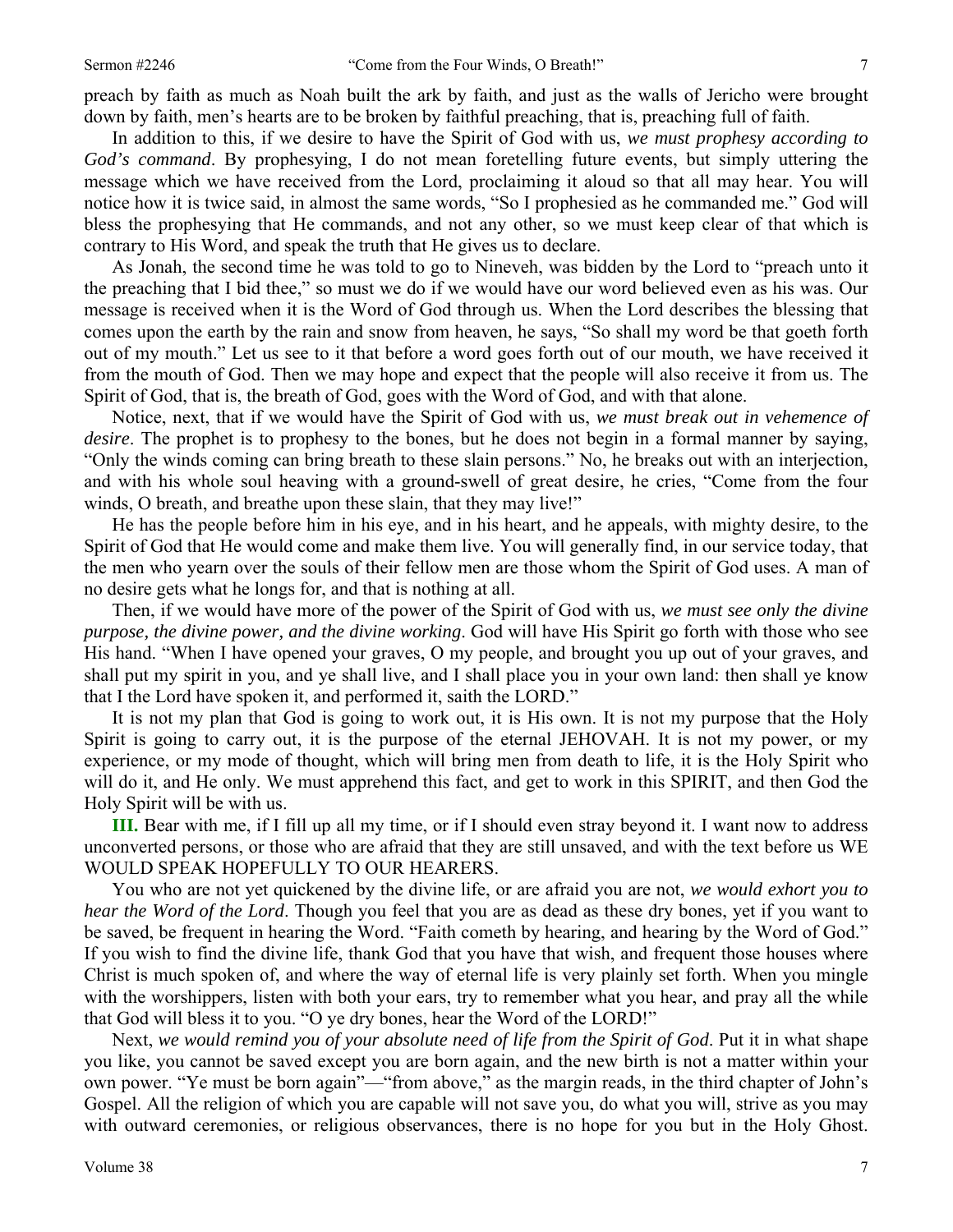There is something to be done for you which you cannot do for yourself. We will not water down that truth, but give it to you just as it stands in the Scriptures, we want you to feel its power.

But *we would have you note what the Holy Spirit has done for others*. There are some of your friends who have been born again. They were as hopeless as you are, but they are now saved. You know they are, for you have seen their lives. Take note of them, for what the Holy Spirit can work in one He can work in another.

Let the grace of God in others comfort you concerning yourself, especially when you hear of great drunkards, or great swearers, or very vicious persons, who have been transformed into saints. Say to yourself, "If the Holy Spirit could make a saint out of such a sinner as that, surely He can make a saint out of me." As you see the flesh and sinews on others who were once as dry as bare bones, be encouraged to hope that it may be even so with you ere long.

May I go a little further and say that *we would have you observe carefully what is done in yourself?* I think I am speaking to some here who have already undergone a remarkable change. You cannot say that you have spiritual life, you are afraid that you have not. Still, you are not what you used to be. You have put away many things from you that were once a pleasure to you, and now you take delight in many things which you once despised. There is some hope in that, though it may be nothing more than the sinews coming on the bones, and the flesh upon the sinews.

Yet I notice that, where the Holy Ghost begins, He does not leave off till He has finished His work. God takes such a delight in His work, that, having begun it, He completes it. Well did Job say, "Thou wilt have a desire to the work of thine hands." Now, what He has done for you already, encourages me, and should encourage you, to hope that He will yet do much more, continuing His gracious work until life eternal is bestowed upon you.

Furthermore, *we would remind you that faith in Jesus is a sign of life*. If in your heart you can trust yourself to Christ, and believe in Him that He can save you, you have eternal life already. "He that believes on the Son hath everlasting life." If you can now, though it is for the first time, trust yourself alone on Christ, faith is the surest evidence of the work of the Holy Ghost. You "have passed from death unto life" already.

You cannot see the Spirit any more than you can see the wind, but if you have faith, that is a blessed vane that turns in the way the Spirit of God blows. "Whosoever believeth that Jesus is the Christ, is born of God." If you believe, this is true of you, and if you do cast yourself wholly upon Christ, remember that it is written, "He that believeth on him is not condemned," wherefore be of good cheer.

*We beg you not to be led aside to the discussion of difficulties*. There are a great many difficulties. To tell dry bones to live, is a very unreasonable sort of thing when tried by rules of logic, and for me to tell you, a dead sinner, to believe in Christ, may seem perfectly unjustifiable by the same rule. But I do not need to justify it. If I find it in God's Word, that is quite enough for me, and if the preacher does not feel any difficulty in the matter, why should you? There is a difficulty, but you have nothing to do with it.

There are difficulties everywhere. There is a difficulty in explaining how it is that bread sustains your body, and how that bread, sustaining your body, can be the means of prolonging your life. We cannot understand how the material can impinge upon the spiritual, and there are difficulties in almost everything connected with life.

If a man will not do anything till he has solved every difficulty, we had better dig his grave. And you will be in hell if you will not go to heaven without having every difficulty solved for you. Leave the difficulties, there will be time enough to settle them when we get to heaven, meanwhile, if life comes through Jesus Christ, let us have it, and have done with nursing our doubts.

Further, we would have you long for the visitation of God, the Holy Spirit. Join with us in the prayer, "Come Holy Spirit, come with all thy power, come from the four winds, O breath!" One wind will not do, it must come from all quarters. Your heart, filled with all sorts of evil, wants breaking, it wants throwing down like the house of Job's son when Job's children were in it, and "there came a great wind